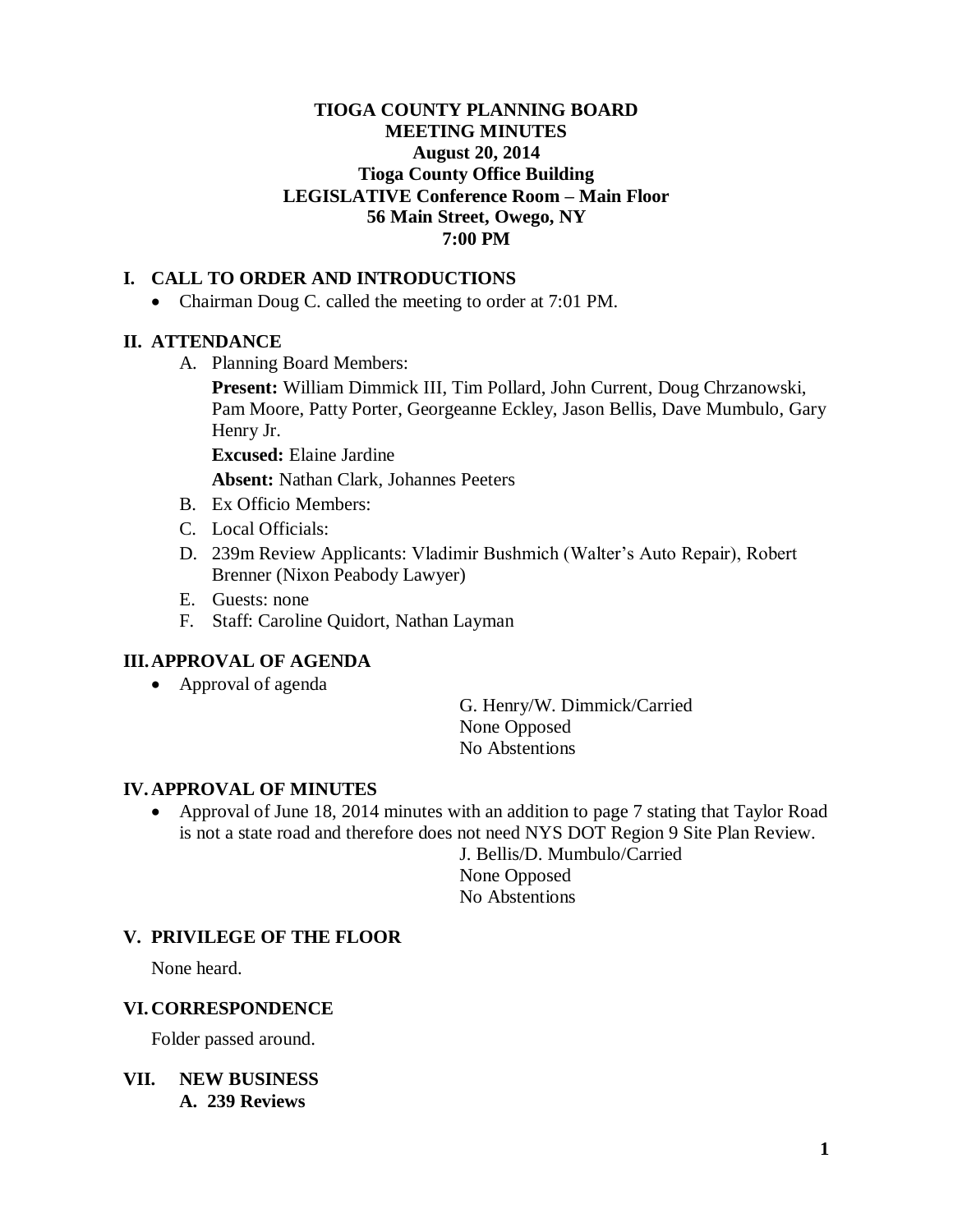## **1. County Case 2014-015: Town of Spencer, Site Plan Review, Trucks 2 Bikes.**

The applicant wishes to convert approximately 308 square feet of a private residential garage into a retail shop for aftermarket accessories for motorized vehicles and for the installation of ATV and motorcycle tires. The hours of operation are proposed for Monday – Saturday 9 AM – 7PM. This case is subject to 239 review because this parcel is within 500 feet of a State/County road.

The Town of Spencer does not have zoning regulations. The proposed use will have no intermunicipal or county-wide impact due to the fact that this operation is a minor use within a private lot.

C. Quidort reported that after speaking with Spencer's planning board clerk it was discovered that when the Town of Spencer held its town hearing no one showed up in opposition.

D. Bellis reports that the applicants shop is already in operation and has been for a month or more.

Staff recommends the County Planning Board Recommend the case be remanded for local action.

No Questions were asked at this time.

**Motion to approve staff recommendations that the case be remanded for local action.**

|                   | G. Henry/J. Current/ Carried |
|-------------------|------------------------------|
| Yes               | 10                           |
| No                | 0                            |
| <b>Abstention</b> | 0                            |

## **2. County Case 2014-016: Town of Spencer, Site Plan Review, Walter's Auto Repair**

The applicant wishes to rebuild and re-open an automotive repair shop. The previous automotive repair shop was destroyed by a fire in November 2013. The proposed structure will be approximately 1200 square feet and contain two bays. The hours of operation are proposed for Monday – Saturday 8 AM – 6PM. The existing parking area and existing business sign will be utilized.

The neighborhood is mostly residential and agricultural. This case is subject to 239 review because this parcel is within 500 feet of a State/County road and is within 500 feet of a farm operation in an agricultural district.

The Town of Spencer does not have zoning regulations. The lot is surrounded by agricultural land on two sides and is buffered from the adjacent residential lots. The rebuilding and reopening of this automotive repair shop poses little impact to the Town of Spencer. An automotive shop existed previously at this location.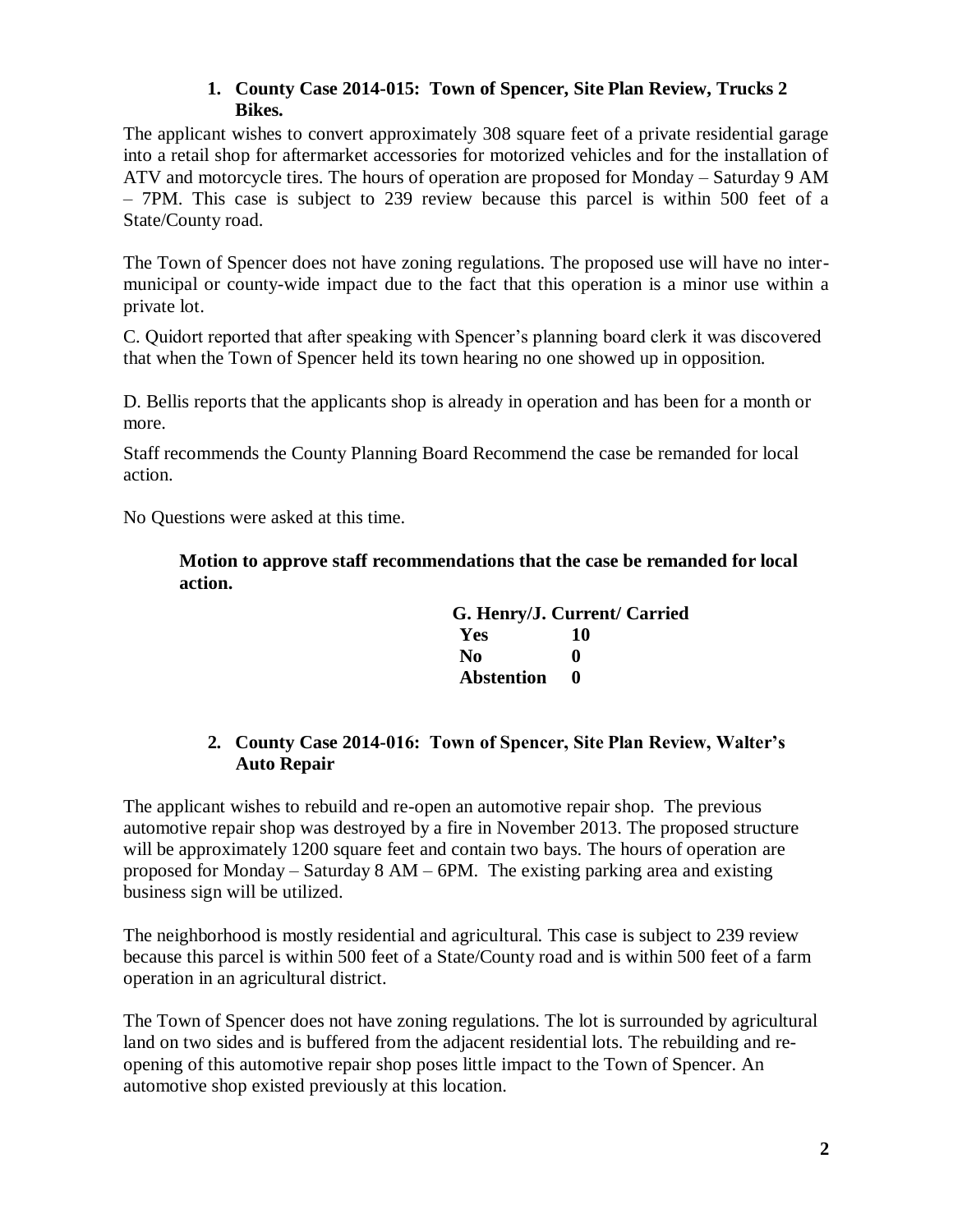V. Bushmich reports that he has had the business for 14 years and in November of 2013 a car hit a pole causing a damaged wire to catch fire to his repair shop. He has owned and operated his business for 14 years and has had no other issues. He is looking to start his business back up again so that he may get back to work.

C. Quidort reports that this is a rebuild of an existing business that burnt down with no fault of the applicant. The proposed site does not conflict with the town of Spencer's comprehensive plan and the site has adequate circulation. The parcel is accessed through route 34 and none of the attributes will pose negative impacts on the site or surrounding area. In addition the proposed structure is not in the 100 year flood plain. The applicant must comply with all NYS rules and regulations when handling and disposing of all hazardous materials. The indoor hazardous material will be kept inside within a metal safety cabinet. The heating fuel will be propane and will be kept in an approved metal tank.

C. Quidort reports that when she spoke with the town of Spencer Clerk, the clerk stated that a few neighbors showed up at the planning board meeting with concerns about the propane tank, specifically about it exploding. However their concerns were relieved when they heard that the proper safety valve is located on the tank.

After thorough consideration of the above, Staff advises the County Planning Board recommend Approval of the Site Plan Review with the following conditions:

> 1. That the applicant obtain all required state, county and local permits, licenses and registrations.

**Q: P. Moore-** Is the garage the same size and located in the same building foot print as the old garage.

**A: V. Bushmich-** The garage will actually be a little bit smaller than before.

**Motion to recommend the approval of the Site Plan Review with the above conditions.**

|              | G. Eckley/P. Moore/ Carried |  |
|--------------|-----------------------------|--|
| Yes          |                             |  |
| No           |                             |  |
| Abstention 0 |                             |  |

## **3. County Case 2014-017: Town of Candor, Site Plan Review, Nixon Peabody on Behalf of Verizon Wireless**

The applicant is proposing to construct and operate a wireless telephone communications facility. The facility would consist of a 20' high addition to the existing monopole on the site, the construction of a 360 square foot equipment shelter, and other site improvements within the existing 70'x70' fenced compound. The case is subject to 239 review because the parcel is within 500 feet of a State/County road and is within 500 feet of farm operations in an Agricultural District.

An existing 150' high monopole currently exists on the site. The existing at-grade equipment is enclosed in a 70'x70' fenced area. The proposed equipment shelter and site improvements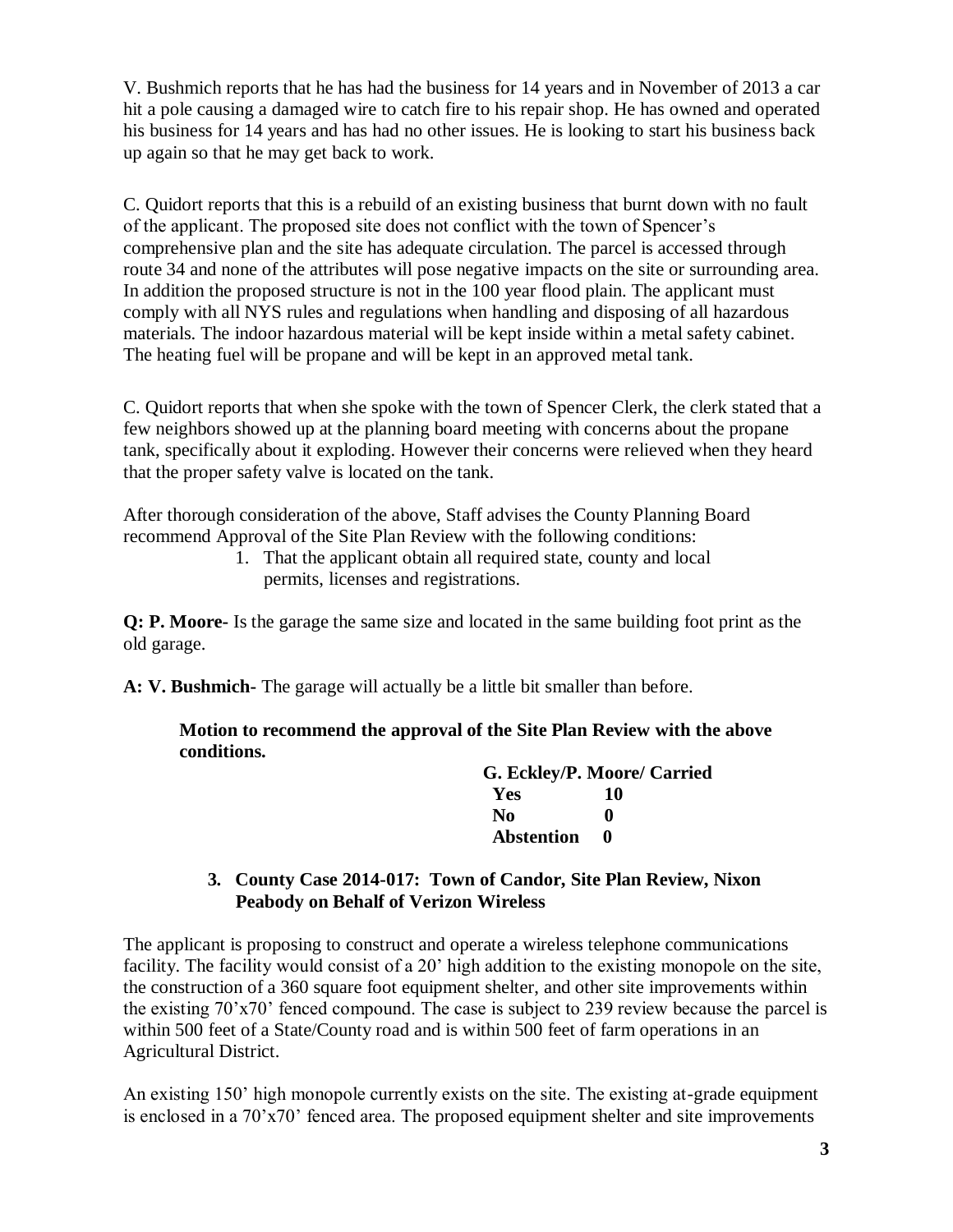will be contained within the existing fenced area creating minimal impact to adjoining properties. The proposed 20' high extension will be atop the existing monopole. At such heights the 20' extension will have minimal impacts on the Town of Candor.

R. Brenner reports that one of the exhibits located in the application is a report prepared by a Verizon wireless radio frequency engineer that details the need for a site in this specific location and specifically what is deriving this need which is the expansion of Verizon' Wirelesses 4G LTE network for increased coverage and capacity in this area. A narrow search ring was identified to solve the lack of coverage and capacity in this area, and once discovered Verizon wireless's site acquisition consultants went out and combed the area for existing tall structures to co-locate on. In this instance they were luckily enough to have an existing wireless telecommunications tower and after review based on the installations already existing on the tower they determined that they cannot go below the existing antenna mounts on the tower because they would not be able to propagate their signal over some of the terrain in the area, which is the reason for the tower extension.

R. Brenner brings attention the propagation models showing the existing coverage and the improved coverage in the area surrounding the Catatonk site, explaining that this is the only way to bring coverage to this area.

R. Brenner reports that the higher you build the tower does not necessarily mean better coverage and continues to state that 170' mark is the targeted height because it has been identified as the appropriate height for the best results for the propagation model.

After thorough consideration of the above, staff advises the County Planning Board recommend Approval of the Site Plan Review.

**Q: P. Porter-** What is the visual effect that increasing the tower 20 ft. will have on the surrounding area?

**A: G. Henry-** Right now if you are going towards Candor from Owego then you would not even see it. However going from Candor to Owego you will see it.

**Q: P. Porter-** So it won't be obtrusive? I am sorry I just keep thinking of what Bainbridge did to the tower up there and it is the worst camouflage possible.

**A: R. Brenner-** If you are curious about what it looks like I do have some photos. R. Brenner shows P. Porter the photos of the existing tower followed by pictures of what it will look like with the extension.

**Q: D. Mumbulo-** Is the site leased from the same owner of the surrounding land?

**A: R. Brenner-** The tower is actually owned by a third party tower company of which Verizon wireless is leasing the space on the tower from in addition to leasing space within the existing compound.

**Q: D. Mumbulo-** I was just thinking what if the tower fell down onto the neighbor's property?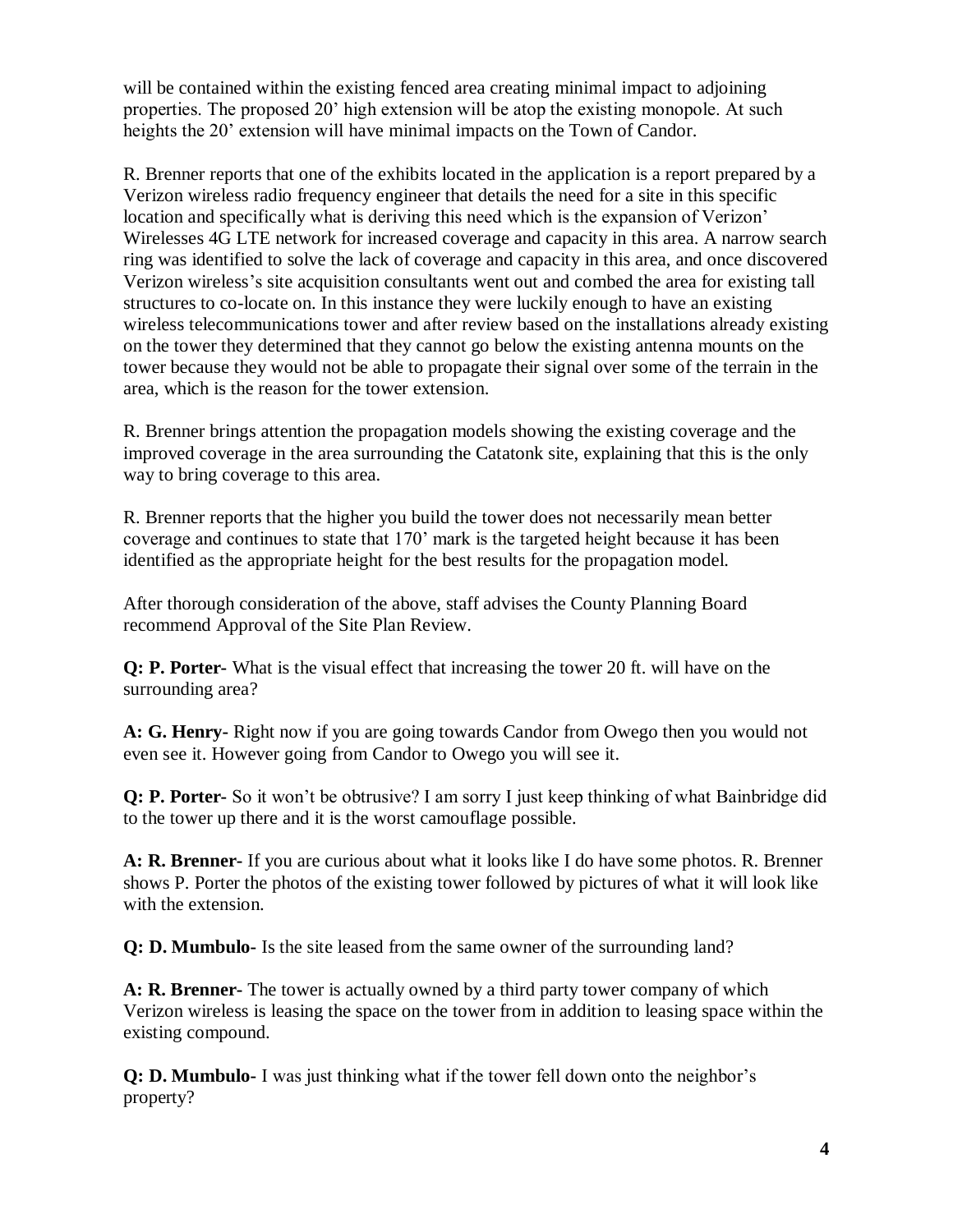**A: R. Brenner-** These monopole towers are designed from a structural standpoint to pancake. So they do not actually fall down but rather collapse in sections and flop over. In this case the monopole would collapse to 40 to 50 feet instead of 150 feet.

**Q: D. Mumbulo-** Are there any structures around the site that a collapse could harm?

**A: R. Brenner-** Generally structures are called out on the site plan and in this instance I do not see any structures on the plan.

**A: C. Quidort-** From the satellite photo there does not appear to be any surrounding structures.

**A: R. Brenner-** Shows D. Mumbulo a large aerial photo to ease his concerns.

**Q: P. Moore-** Was there a bond paid to cover any potential damage.

**A: R. Brenner-** If there was a bond paid then it would be a part of the third party's zoning application and arrangement and I do not have that information.

**A: C. Quidort-** Appendix C covers the telecommunications facility site plan review standards of which number 5 contains language regarding bonding for the purpose of removal of a telecommunications facility and restoration of the land. I don't know if that covers damage but there is some type of bonding required for the structure.

**Q: T. Pollard-** Gary does Candor have a tower law?

**A: G. Henry-** Yes it does.

## **Motion to recommend the approval of the Site Plan Review.**

|              | D. Bellis/P. Porter/ Carried |  |
|--------------|------------------------------|--|
| <b>Yes</b>   | 10                           |  |
| No.          |                              |  |
| Abstention 0 |                              |  |

## **VIII. REPORTS**

A. Local Bits and Pieces

- 1. Town of Candor G. Henry
	- Candor is working on rebuilding the town barn and is shooting for an October finish.
	- Candor is currently updating the Comprehensive plan; however there is a split decision on whether the board should seek public approval before moving forward.
	- Out west there is a 4 day festival called Burning man and they are looking to have one in NY. The first one happened to occur in candor a few weeks ago and apparently the itinerary of events left a little bit to be desired as to appropriateness. The festival was three days long and played music until 4 am into the morning which upset surrounding neighbors. The current noise ordinance was not realized and the large gathering law that is currently in place is for 700 people. Due to this the town is looking into modifying their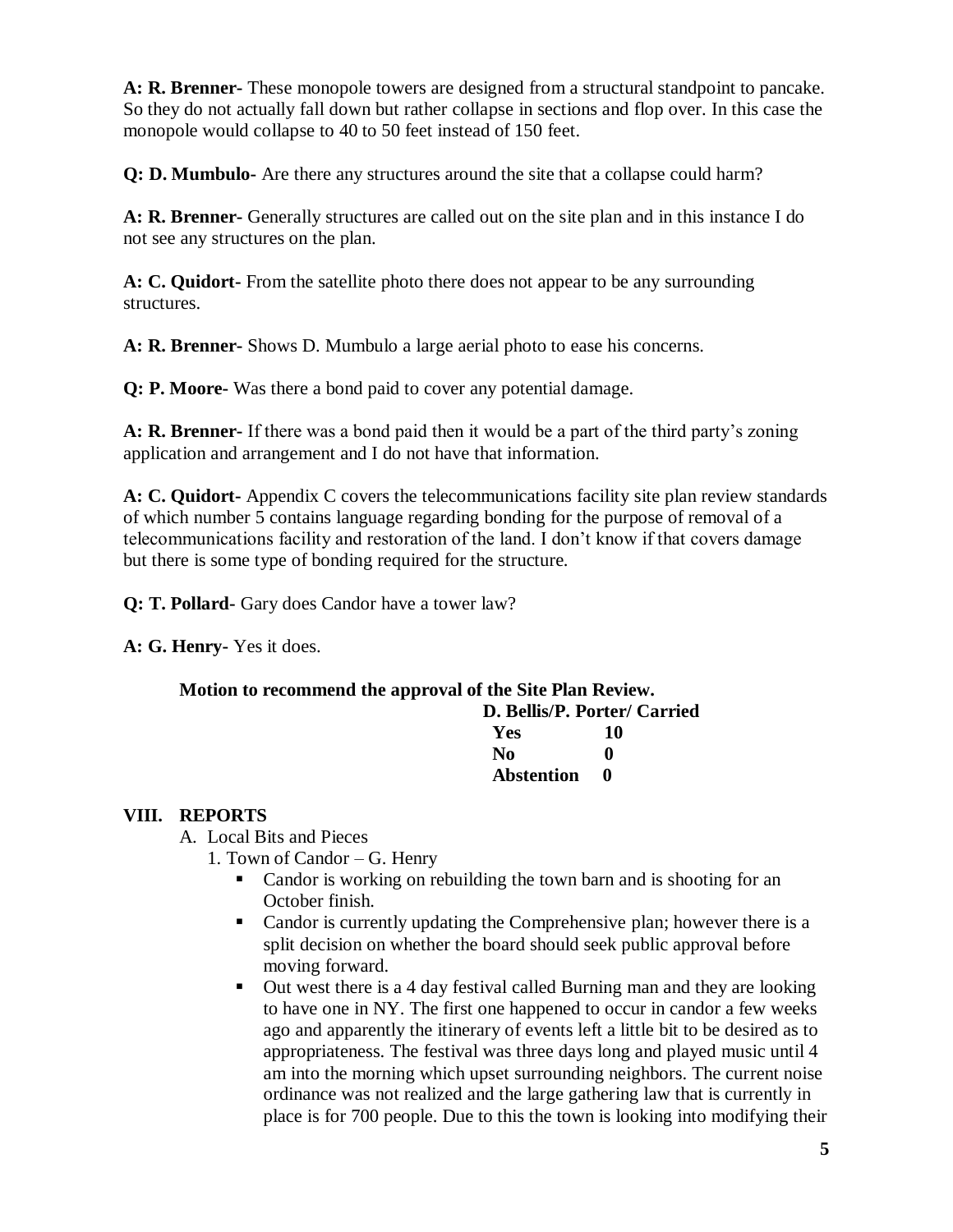current large gathering law by lowering the amount of people needed for the law to be put into effect.

- 2. Town of Nichols P. Porter
	- The town of Nichols has a new temporary code enforcement officer by the name of James Meade.
- 3. Town of Berkshire T. Pollard
	- The comprehensive plan summary was finished and there were two main themes that came back. One is the dissatisfaction with the enforcement of the town's local laws, specifically dealing with abandoned house trailers, junked cars, and the cleaning of properties. The other theme is the concern with the truck traffic and speeding on route 38 in the hamlet and through the town. The town is going to see if it can get the state to do a traffic study to lower the speeding limit in the hamlet.
	- The Towns code enforcement officer resigned
- 4. Town of Tioga D. Chrzanowski
	- **Still working on the Comprehensive plan,**
- 5. Village of Waverly W. Dimmick III
	- No report.
- 6. Village of Owego G. Eckley
	- No report.
- 7. Town of Newark Valley H. Peeters
	- Not in attendance.
- 8. Town of Richford vacant
- 9. Town of Owego J. Current
	- No report.
- 10. Town of Barton D. Mumbulo
	- No report.
- 11. Spencer N. Clark
	- Not in attendance.
- B. Staff Report
	- No report

#### **IX. OLD BUSINESS**

A. Gary Henry will reach out to N. Clark to find out if he has interest in representing Spencer on the Planning Board and report back next month before a final decision will be made on whether or not he needs to be replaced.